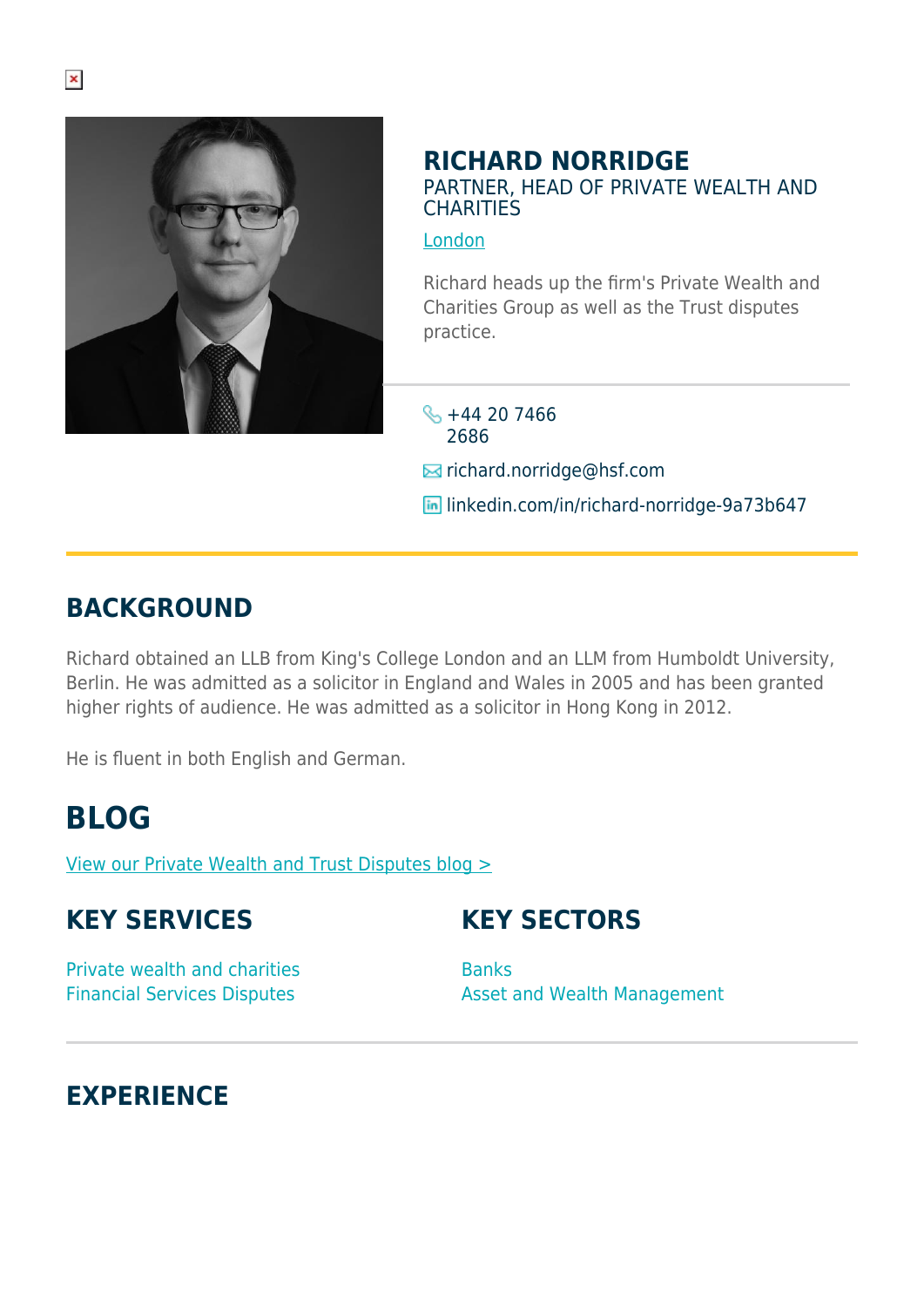Richard is based in London, but travels frequently to Hong Kong and Dubai having worked there previously. His practice is international and spans all major onshore and offshore jurisdictions globally, with a focus on Europe, Asia and the Middle East. Richard acts for ultrahigh net worth individuals, their family offices, private banks and other advisers on a range of contentious and non-contentious trust and probate issues together with mental capacity, undue influence, charitable and family company matters. He also has extensive experience in acting for international banks and individuals in cases involving fraud.

Recent experience includes:

- advising the beneficiary of a multi-billion dollar offshore trust in relation to ongoing disputes with the trustee and other beneficiaries
- advising the beneficiary and protector of a multi-million dollar offshore trust across five sets of proceedings onshore and offshore
- advising the executor of a US\$1 billion Hong Kong estate in relation to administration of that estate in a number of offshore jurisdictions, including BVI, Jersey, Mauritius, Philippines and Turks and Caicos
- advising the executor of a substantial cross border (onshore and offshore) estate
- advising beneficiaries and protector of a multi-billion dollar Hong Kong law trust in relation to ongoing disputes with other beneficiaries, including allegations of undue influence
- advising the son of the deceased on his claims to a multi-million pound cross border estate
- advising a trustee on a claim against its professional advisers
- advising private banks in relation to transactions concerning trusts and estates

# **MEMBERSHIPS AND ACCOLADES**

Richard is a member of the Society of Trust and Estate Practitioners (STEP), the Association of Contentious Trust and Estate Practitioners (ACTAPS) and The Charity Law Association.

He lectures widely on fraud, contentious trusts, mental capacity and probate issues and has written articles for publications including the STEP journal.